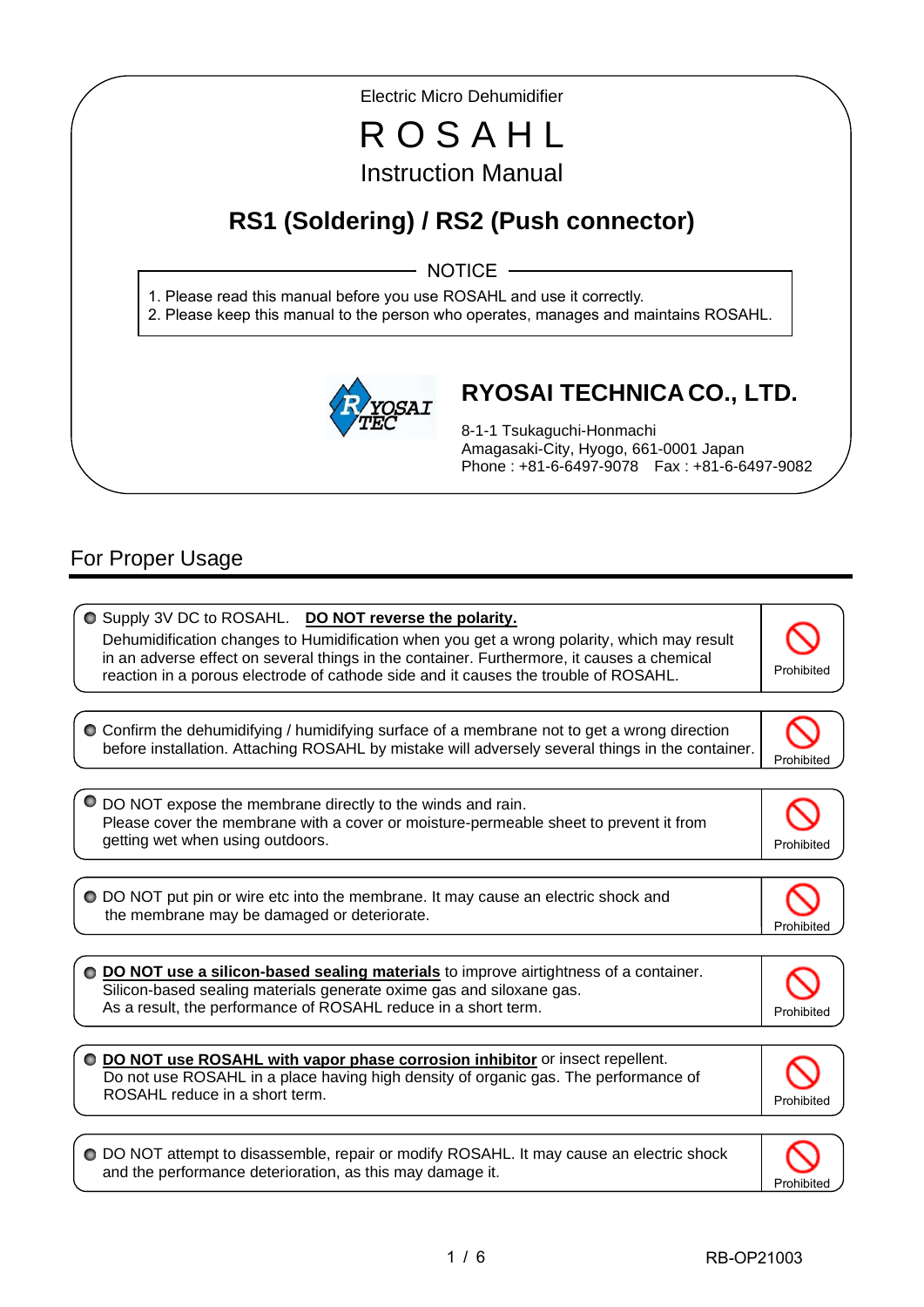## Installation

|   | Attach ROSAHL in the center of the side surface of a container with a gasket.<br>(Do not attach it on a top or bottom surface.)                                                                                                                                                                                      |
|---|----------------------------------------------------------------------------------------------------------------------------------------------------------------------------------------------------------------------------------------------------------------------------------------------------------------------|
|   | If you use a silicon gasket, you need to perform a gasket vulcanize. (200 deg C / 6 hours).<br>If you do not vulcanize it, It will quickly reduce the performance of ROSAHL.<br>Note: The silicon gasket using for ROSAHL is vulcanized. (conditions: 200 deg C / 6 hours)                                           |
|   |                                                                                                                                                                                                                                                                                                                      |
|   | Confirm the dehumidifying / humidifying surface of a membrane not to get a wrong direction before<br>installation. Attaching ROSAHL by mistake will adversely affect several things in the container.                                                                                                                |
| 3 |                                                                                                                                                                                                                                                                                                                      |
|   | Make a moisture discharging hole and installation hole on the container where you will install ROSAHL.<br>(Refer to the Fig.1~3)                                                                                                                                                                                     |
| 4 |                                                                                                                                                                                                                                                                                                                      |
|   | Attach a protective cover as needed not to touch the dehumidifying / humidifying surface of a membrane<br>with a hand and an object. In addition, when using outdoors, cover a membrane with a cover or moisture-<br>permeable sheet to prevent it from getting wet. (Refer to the section 2 of Precautions for use) |
|   |                                                                                                                                                                                                                                                                                                                      |
| 5 | Make a sealed moisture-impermeable container as much as possible to bring a high performance into<br>the ROSAHL.                                                                                                                                                                                                     |
|   |                                                                                                                                                                                                                                                                                                                      |
|   | Keep the moisture discharging side of a membrane well ventilated.                                                                                                                                                                                                                                                    |





<How to install ROSAHL> Make a moisture discharging hole and installation hole on the container, insert the gasket and attach ROSAHL with two M2 screws and washers. [Maximum torque : 0.088N·m]



Fig.2 Installation Dimensions



Fig.3 Gasket Dimensions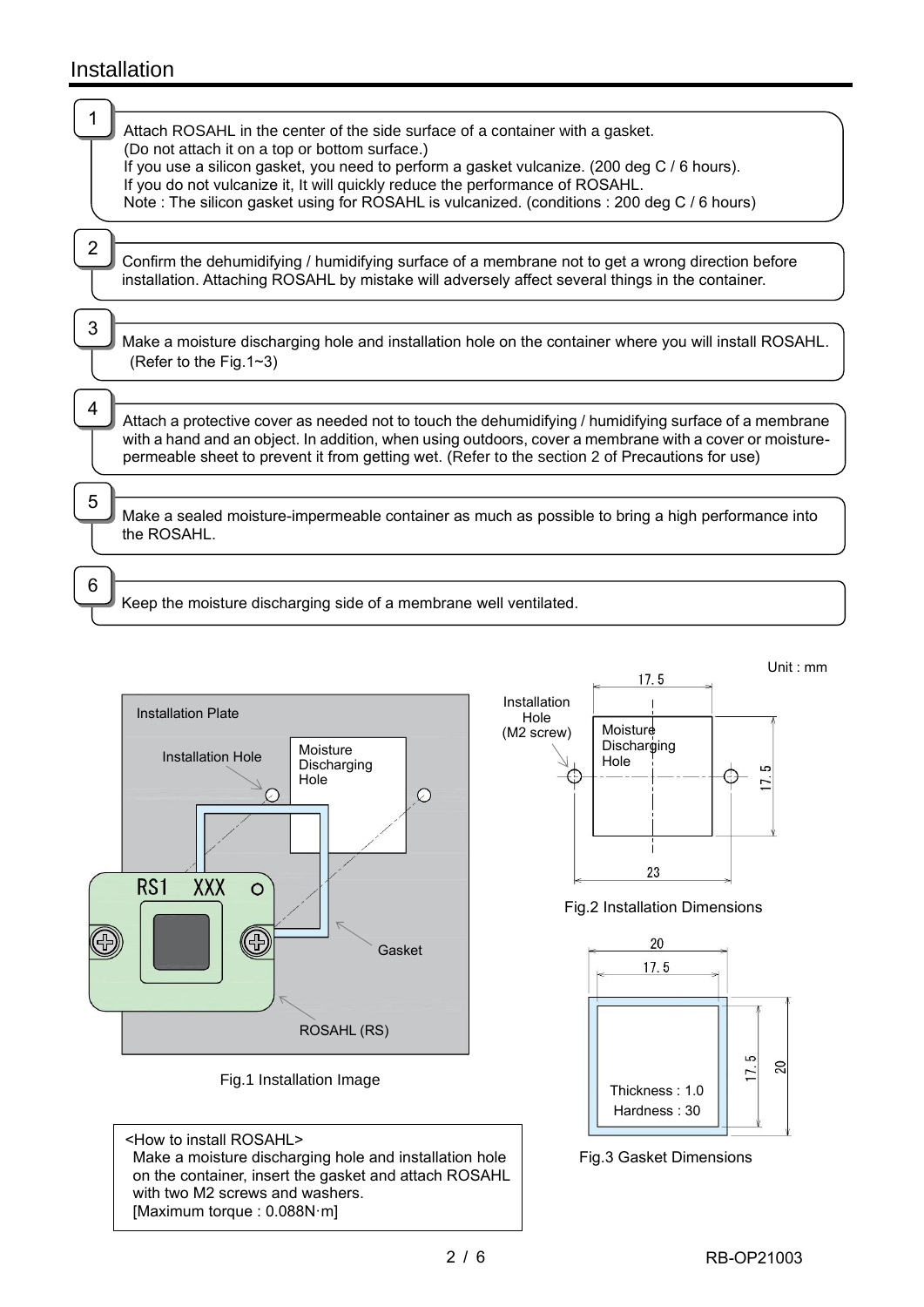#### 1. Regarding Sealant

Do not use silicon-based sealing materials to improve airtightness of a container. (Silicon-based sealing materials generate oxime gas and siloxane gas. As a result, performance of ROSAHL reduce in a short term.) Additionally, when using any other sealing materials, ROSAHL must be attached after sealing materials are completely cured. Volatile substances generated during curing affect the performance of ROSAHL. **[Recommended product] modified silicon caulk (Konishi Co., Ltd.)**

#### 2. Regarding Moisture Permeable Sheet

Attach a moisture-permeable sheet to a membrane to protect ROSAHL from much dust or oil mists. **[Recommended Product] Vent Filter TEMISH : S-NTF2131A-S06 (Nitto Denko Corporation)**

#### 3. Regarding Power Supply

Keep strictly the following about power supply to ROSAHL.

- (1) Do not reverse the polarity. Confirm a polarity indication of ROSAHL. Dehumidification changes to humidification when you get a wrong polarity, which may result in an adverse effect on several things in the container. Furthermore, It causes a chemical reaction in a porous electrode of cathode side and it causes the trouble of ROSAHL.
- (2) ROSAHL usually has a big rush current when the power is turned on.
- Therefore, we recommend the following power supply.

of fold-back current limiting.

- (3) Use a dedicated power supply for each membrane. When multiple membranes are connected in series or parallel, the trouble of one membrane may cause all other membranes to be disabled.
- (4) The water vapor go through a membrane of ROSAHL. If you switch off a power supply, outside water vapor is returned to a container and the humidity is restored.

|                                           | .                                                                               |
|-------------------------------------------|---------------------------------------------------------------------------------|
| Rated output voltage                      | 3V DC                                                                           |
| Rated output current                      | 500 <sub>m</sub> A                                                              |
| Overcurrent protection function<br>* Note | Required                                                                        |
| Overvoltage protection function           | Required                                                                        |
| Output voltage variation                  | 0.1V or less                                                                    |
| Ripple noise                              | 0.2V or less                                                                    |
| <b>Others</b>                             | In accordance with the specifications of<br>commercially available power supply |

Table 1. Recommended Power Supply Specifications

 Note : Use a constant or fold-back current limiting regarding overcurrent protection function. You cannot use the power supply with the Hiccup mode current limiting type, because the voltage more than 2V DC is necessary for ROSAHL when an overcurrent protection function worked. Also ROSAHL may not work correctly depending on a characteristic

### Dimensions

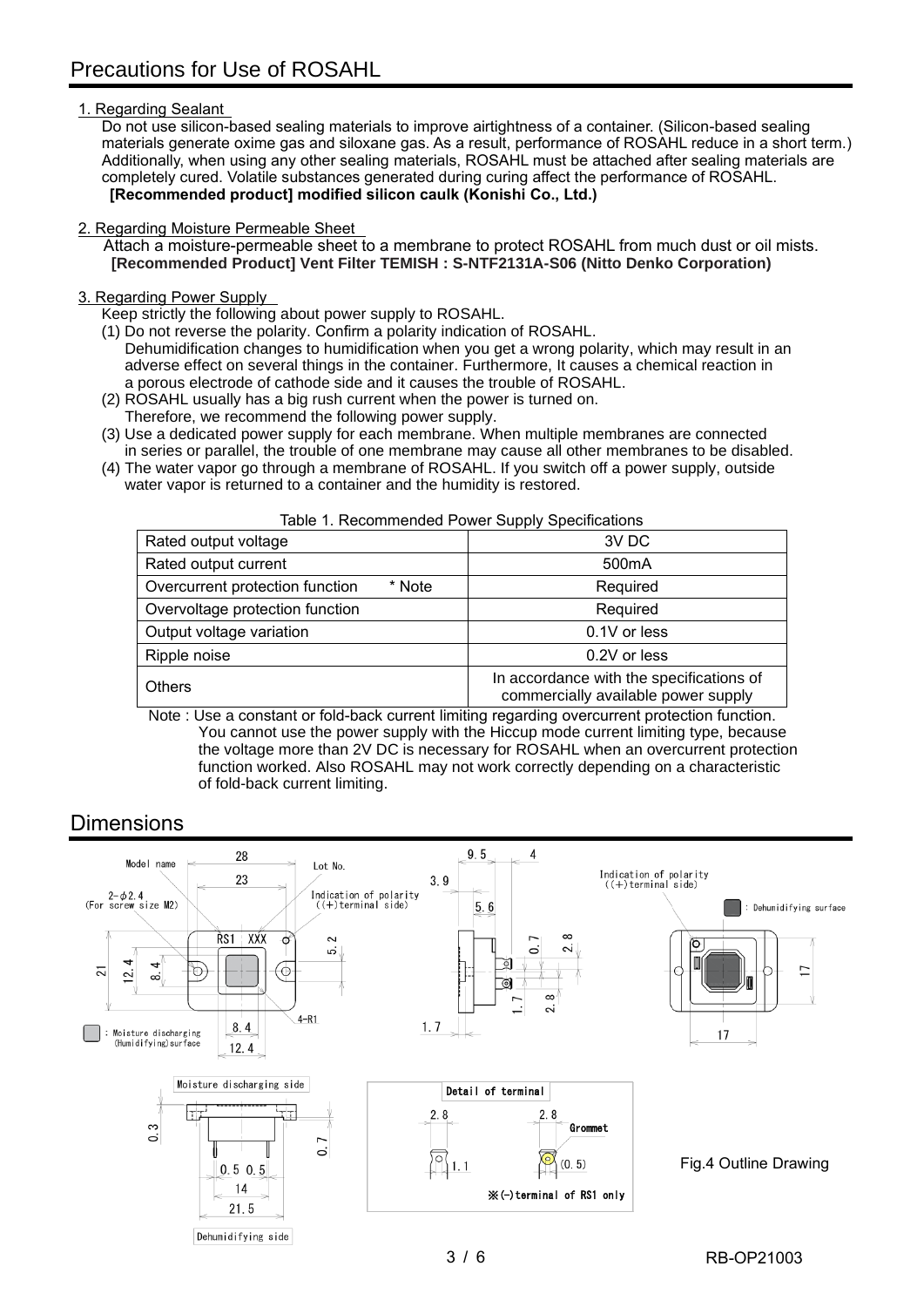Please confirm the following items surely before turning on the power.

- 1. Is the power supply 3V DC?
- 2. Is the polarity of ROSAHL correct?
- 3. Does not a membrane get wet?

### Usage

1. Please supply 3V DC to ROSAHL.

2. Please adjust a supply voltage in the range of 2.9 - 3.3V DC between each terminals after 15-20 minutes turning on the power at the first time of installation. (ROSAHL naturally causes a relatively big rush current when the power is turned on. But this is not abnormal.)

## **Specifications**

| Table 2 RS1 / RS2 Specifications        |                         |                 |                   |  |
|-----------------------------------------|-------------------------|-----------------|-------------------|--|
| Items                                   | Model Name              | RS <sub>1</sub> | RS <sub>2</sub>   |  |
| Dehumidifying Performance               | (mg/day) *1             | 210             |                   |  |
| Applicable Volume                       | $(cc)$ $^*$             | ~5,000          |                   |  |
| <b>Element Terminal Voltage</b>         | (V)                     | 3 DC            |                   |  |
| <b>Power Consumption</b>                | $(mW)^*$ <sup>3</sup>   | 220             |                   |  |
| Dimensions                              | $\text{(mm)}^{\star 4}$ | H21×W28×D13.5   |                   |  |
| Weight                                  | (g)                     | 3.4             |                   |  |
| Dimensions of Installation Hole         | (mm) * <sup>5</sup>     | 17.5×17.5       |                   |  |
| <b>Operating Temperature</b><br>(deg C) |                         | $-10$ to 50     |                   |  |
| <b>Connecting Terminal Type</b>         |                         | Soldering *6    | Push connector *7 |  |

**Notes** 

\*1 The initial value at the temperature of 30 deg C and humidity 60%RH.

(The dehumidifying performance will reduce during use. How much it degrades depends on the operating environment and conditions. If any signs of abnormality are seen, early replacement is recommended.)

In addition, white substances may be attached on dehumidifying surface.

These are the materials of a membrane attached in the manufacturing process

- and never affect dehumidifying performance and life.
- \*2 The applicable volume is for a sealed, moisture-impermeable container, and may vary depending on the material of the container, state of sealing and required humidity.
- \*3 The annual average power consumption in average condition in Japan.
- \*4 Refer to the Figure 4.
- \*5 Refer to the Figure 1~3.
- \*6 When you solder to RS1, twist an electric wire around a terminal and solder within 360 deg C, five seconds using the soldering iron. (Wire diameter : AWG28~26)
- \*7 For push connector type RS2, use STO-01T-110N (J.S.T.MFG.CO.,LTD.) flat connecting terminal or erquivalent. (Wire diameter : AWG28~20)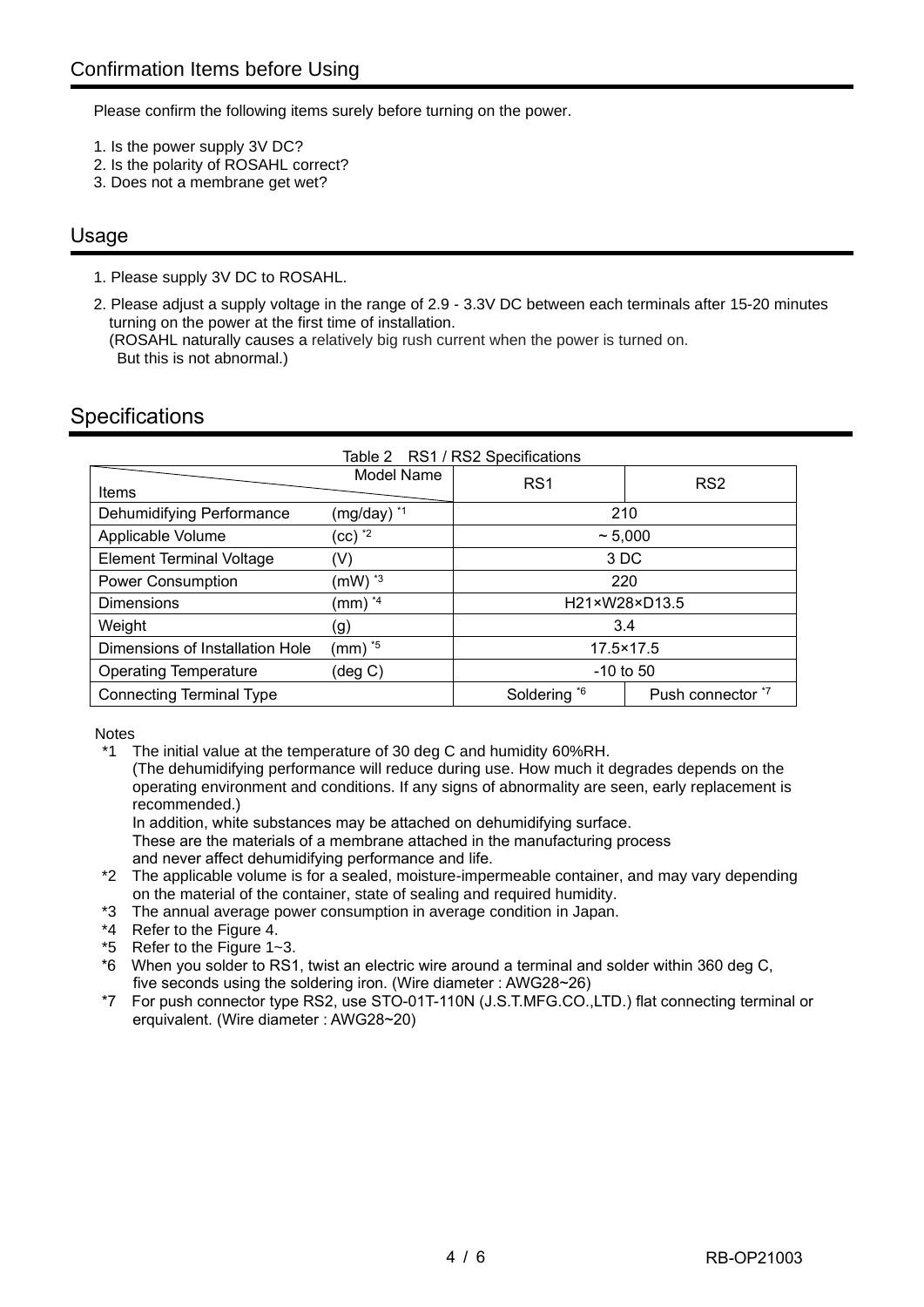#### **Prohibited Substances and Recommended Materials for ROSAHL**

1. Prohibited substances

The substances which adversely affect ROSAHL and harm in response to ROSAHL are as follows. The anode side is affected mainly. Even the additives of materials may be affected. Please evaluate enough when a new substance is adopted or a maker is changed.

| Classification | Substance Name                                     | <b>State</b>  | <b>Notes</b>                                                                           |
|----------------|----------------------------------------------------|---------------|----------------------------------------------------------------------------------------|
|                | hydrochloric acid gas                              | gas           |                                                                                        |
|                | nitric acid gas                                    | gas           |                                                                                        |
|                | other corrosion gases                              | gas           |                                                                                        |
|                | SOx gas                                            | gas           |                                                                                        |
|                | NO <sub>x</sub> gas                                | gas           |                                                                                        |
| Inorganic      | chlorine gas                                       | gas           |                                                                                        |
| Matter         | sulfurous acid gas                                 | gas           |                                                                                        |
|                | other pollution gases                              | gas           |                                                                                        |
|                | concentrated hydrochloric acid                     | liquid        |                                                                                        |
|                | concentrated nitric acid                           | liquid        |                                                                                        |
|                | substance which produces other                     | liquid        |                                                                                        |
|                | corrosion gas                                      |               |                                                                                        |
|                | divalent metal ion                                 | liquid        |                                                                                        |
|                | siloxane gas                                       | gas           |                                                                                        |
|                | oxime gas                                          | gas           |                                                                                        |
|                | lamp black                                         | gas           |                                                                                        |
|                | diethylamine                                       | gas           |                                                                                        |
|                | other amine-based gas                              | gas           |                                                                                        |
|                | amide-based low molecular weight                   | gas, liquid   |                                                                                        |
|                | compound                                           |               |                                                                                        |
|                | methylene chloride                                 | liquid        |                                                                                        |
|                | perchloroethylene                                  | liquid        |                                                                                        |
|                | trichloroethylene                                  | liquid        |                                                                                        |
|                | perchloroethylene                                  | liquid        |                                                                                        |
|                | tetrachloroethylene<br>other chlorinated solvent   | liquid        |                                                                                        |
|                |                                                    | liquid        |                                                                                        |
|                | oil mist                                           | liquid        |                                                                                        |
| Organic        | dimethyl sulfoxide                                 | liquid        |                                                                                        |
| Matter         | other sulfur based organic solvent                 | liquid        |                                                                                        |
|                | silicone sealant                                   | solid         | These substances produce siloxane gas.<br>Heat treatment (bake) is necessary to remove |
|                | silicone grease                                    | solid         | low molecule siloxane of non-reaction.                                                 |
|                | silicone rubber                                    | solid         |                                                                                        |
|                | silicone-based sealing compound                    | solid         |                                                                                        |
|                | other siloxane chemical compound                   | solid         |                                                                                        |
|                | pran-ace                                           | solid         |                                                                                        |
|                | camphor                                            | solid         |                                                                                        |
|                | other insect repellent                             | solid         |                                                                                        |
|                | paradichlorobenzene                                | gas, liquid   |                                                                                        |
|                | other chlorine-based insect repellent              | gas, liquid   |                                                                                        |
|                | vapor phase inhibitor                              | liquid, solid |                                                                                        |
|                | corrosion inhibitor which is added in<br>materials | liquid, solid |                                                                                        |
|                | cigaret tar constituent                            | gas, liquid   |                                                                                        |
|                | 2,6-Di-tert-butyl-4-methylphenol (BHT)             | liquid        | The antioxidant which was added in packing                                             |